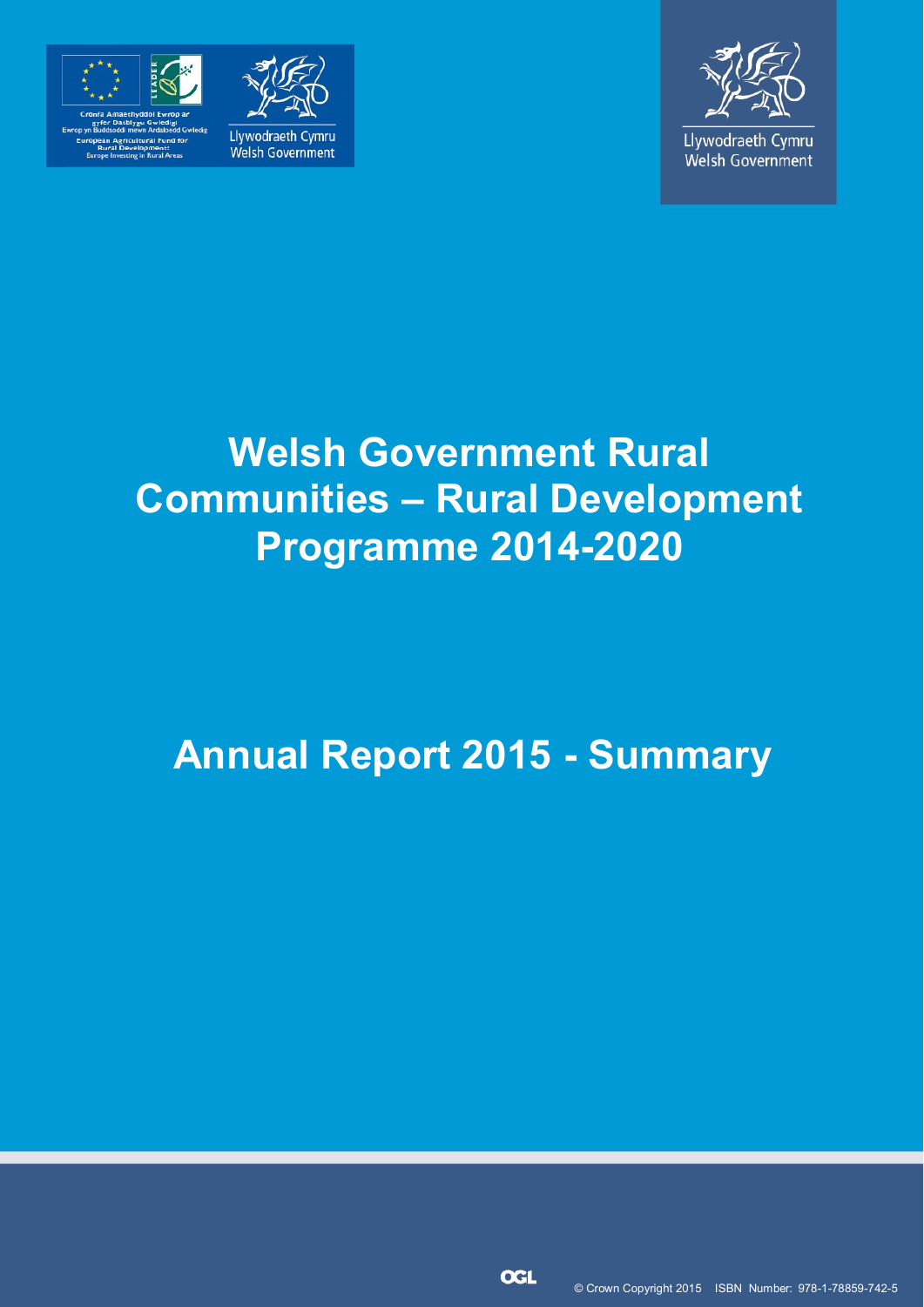## **Overview**

l

This is the first Annual Implementation Report (AIR) for the Welsh Government Rural Communities – Rural Development Programme (WGRC-RDP) 2014-2020, a joint European and Wales funded programme. The first AIR covers the years 2014 and 2015.

Activity during 2014 and the first half of 2015 focussed on planning and negotiating the new Programme with the European Commission. The WGRC-RDP2014-2020 was formally approved on 26 May 2015 with a budget of €1,130m. In the 6 months since the programme was approved  $\epsilon$ 180.86m worth of funds have been committed, with  $\epsilon$ 10.93m realised spend<sup>1</sup> by December 2015.

#### **Key achievements during 2014-2015 reporting years**

- A Programme Monitoring Committee (PMC) was formally established on 05 December 2014 and met four times during 2015. The PMC has strategic oversight of all European Structural and Investment Funds (ESI) in Wales; this includes the WGRC-RDP2014-2020.
- The PMC formally agreed the selection criteria for the WGRC-RDP 2014-2020 in 2015. Documents and the minutes of the PMC can be found on the European Funds pages of the Welsh Government website: [http://gov.wales/funding/eu-funds/2014-](http://gov.wales/funding/eu-funds/2014-2020/programme-monitoring-committee/?lang=en) [2020/programme-monitoring-committee/?lang=en](http://gov.wales/funding/eu-funds/2014-2020/programme-monitoring-committee/?lang=en)
- During 2014 and 2015 Welsh Government has progressed with the development and improvement of its IT systems ('CAPIT' and 'PPIMS') to enable online applications, claims and reporting.
- During 2015 Expression of Interest (EOI) windows opened for the following schemes;
	- Sustainable Production Grant under Measure 4.1 (support for investments in agricultural holdings).
	- Food Business Investment Grant under Measure 4.2 (support for investments in processing / marketing / development of agricultural products).
	- Rural Community Development Fund under Measure 7 (basic services and village renewal in rural areas).
	- Cooperation and Supply Chain Development Scheme under Measure 16.4 (cooperation for the establishment / development of short supply chains and local markets).
	- Glastir Organic under Measures 11.1 and 11.2 (organic farming).

<sup>1</sup> Realised spend is defined as total amount of expenditure (EAFRD + other public) made for completed operations in the reporting year and previous years of the programming period as defined by European Commission. EAFRD stands for the European Agricultural Fund for Rural Development and sits under Pillar 2 of the CAP (Common Agricultural Policy).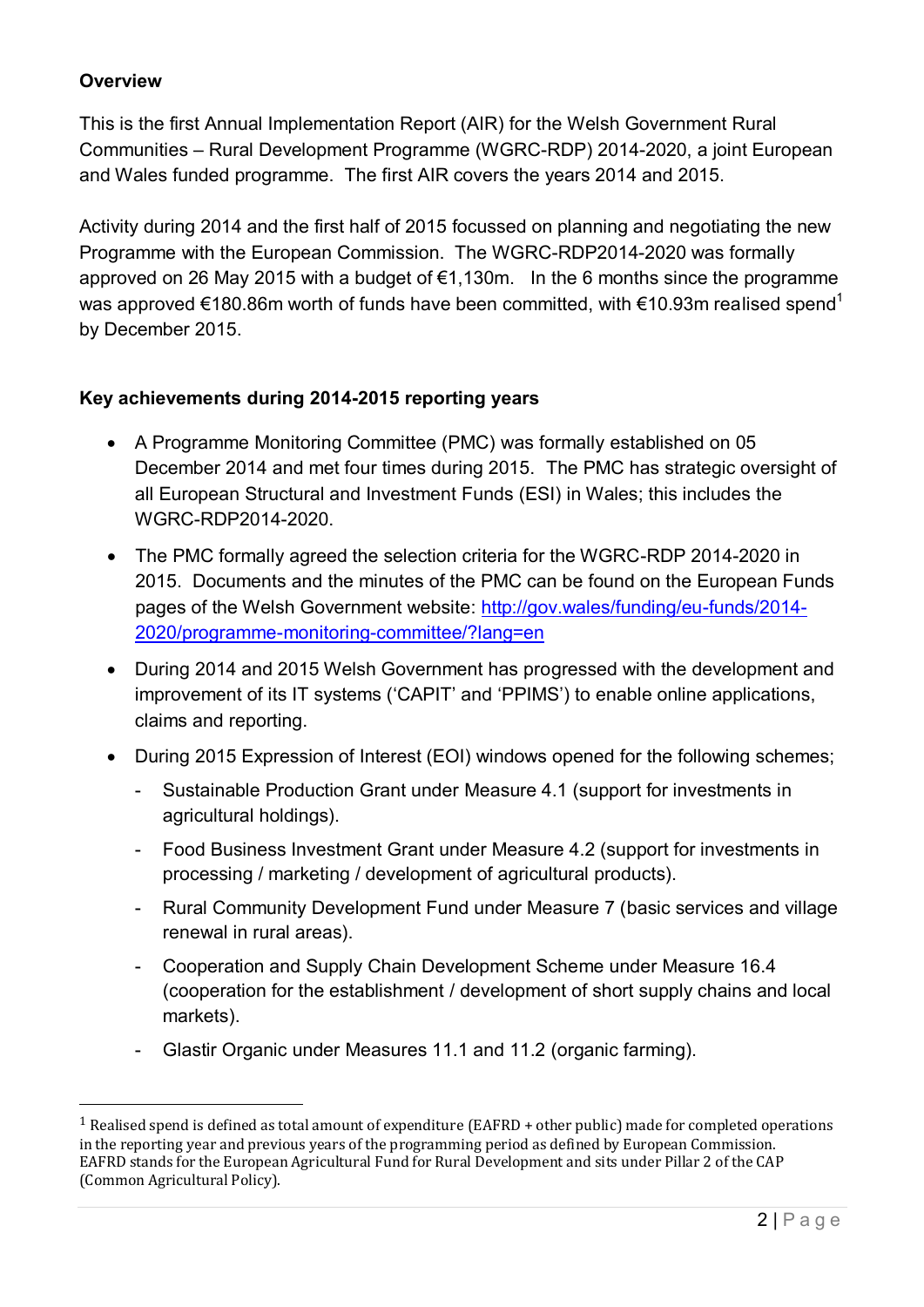- Glastir Woodland Creation under Measures 8.1 (support for afforestation / creation of woodland) and 8.2 (support for establishment / maintenance of agro-forestry systems).
- Glastir Woodland Restoration under Measure 8.4 (support for restoration of damage to forests).
- Glastir Advanced under Measures 10.1 (agri-environment-climate commitments) and 4.4 (non-productive investments linked to the achievement of agrienvironment-climate objectives).
- Further EOI windows will open during 2016 and beyond.
- Delivery contracts under Farming Connect for knowledge transfer, innovation and advisory services (Measures 1 and 2) have been awarded and commenced activity on 1 October 2015.
- All 18 LEADER Local Action Groups (LAGs) and their Local Development Strategies (LDS) were approved during 2015.
- The WGRC-RDP 2014 2020 makes provision for the future use of Financial Instruments (FIs). This can include loans, guarantees and equity and have the potential to raise further capital for investing in rural areas. Work will continue during 2016 to develop this area to include an evaluation on their possible use within the programme.
- All prior conditions ('ex ante conditionalities') set by the European Commission for approval of the programme has been met.
- In addition to the evaluations within the Programme (approved as part of the programming document), two extra will be undertaken during the lifetime of the Programme. These are: the Agri-Insurance Feasibility Study and the Financial Instruments Ex Ante Assessment. Work on both contracts will be undertaken during 2016/2017.
- An external recruitment campaign commenced in late 2015 for Membership of the Wales Rural Network (WRN) Steering Group. This group will aid the activities of Welsh Government Wales Rural Network Support Unit (WRNSU) who provide networking opportunities, communications and support activities on behalf of Welsh Government and wider WRN membership. Further information on the WRNSU can be found at:

[http://gov.wales/topics/environmentcountryside/farmingandcountryside/cap/wales](http://gov.wales/topics/environmentcountryside/farmingandcountryside/cap/wales-rural-network/?lang=en)[rural-network/?lang=en](http://gov.wales/topics/environmentcountryside/farmingandcountryside/cap/wales-rural-network/?lang=en)

## **Operations approved up to the end of 2015**

- Achievements during 2015 were recorded under the following Measures;
	- Measure 4.4 (non-productive investments linked to the achievement of agrienvironment-climate objectives)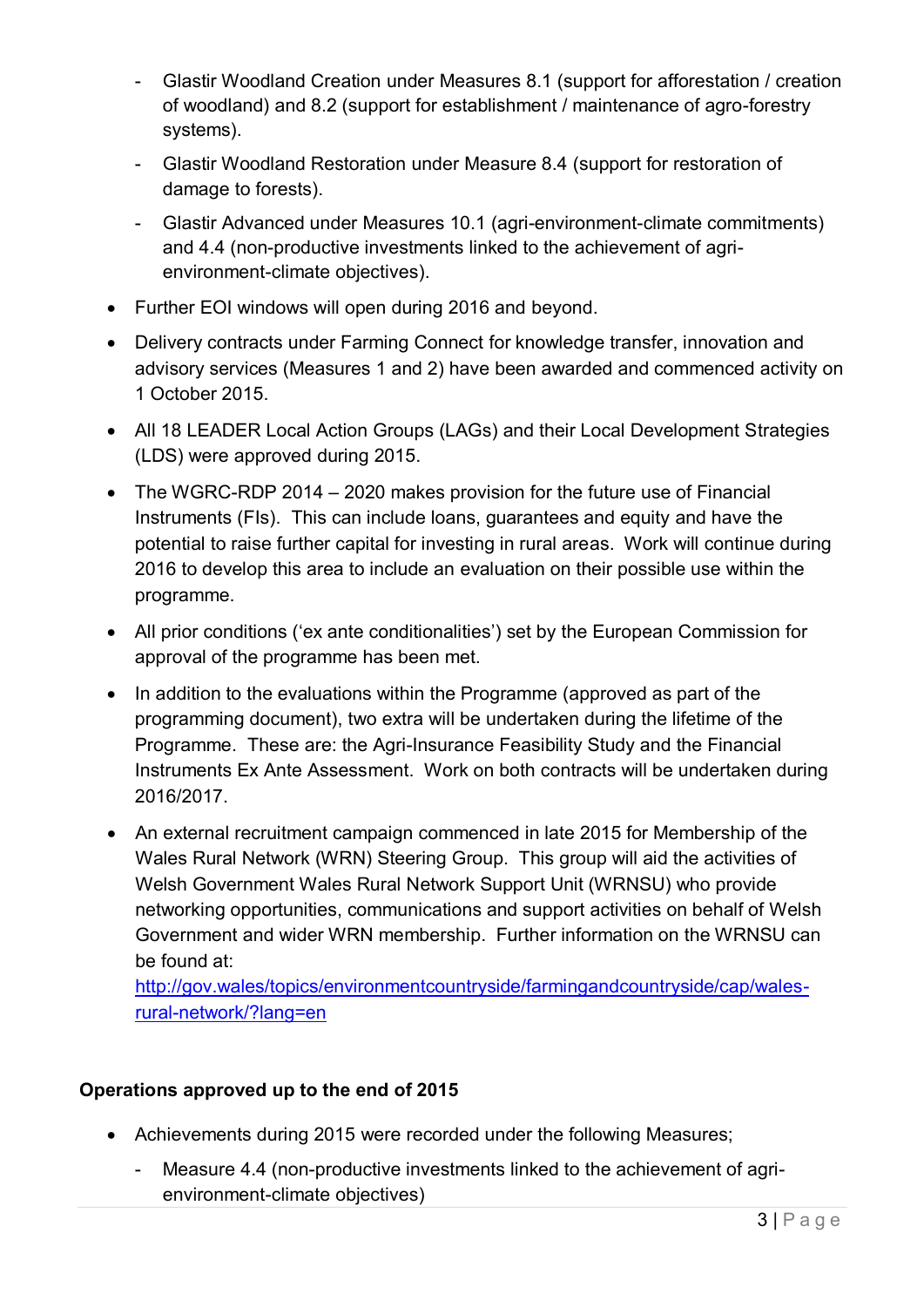- Measure 8.1 (support for afforestation / creation of woodland)
- Measure 8.5 (support for investments improving the resilience and environment value of forest ecosystems)
- Measure 10.1 (agri-environment-climate commitments)
- All activity relates to agri-environment and forestry schemes.
- There were 1,588 operations approved delivering under Measure 4.4 and 5,107 contracts supported under Measures 8.1, 8.5 and 10.1 by the end of December 2015.

### **Financial progress**

- Activity under the WGRC-RDP 2014-2020 is recorded against 6 Strategic Priorities grouped by Focus Areas (FA). Each Measure can contribute to one or more Focus Areas $^2$ .
- The following charts show the €180.86m funds committed by the close of 2015 broken down by Measure and Focus Area;



- Spend on the 2014-2020 programme only commenced during the final quarter of 2015 (October-December 2015).
- In that time payments of just under  $\epsilon$ 10.93m have been made of which  $\epsilon$ 7.15 are EAFRD (EU) funds.
- Of the €10.93m payments made;

l

- $€10.91m$  was recorded under Focus Area 4a (supporting restoration, preservation and enhancement biodiversity) for Measures 4.4, 8.5 and 10.1.
- €0.02m was recorded under Focus Area 5e (carbon conservation in agriculture and forestry) for Measures 8.1 and 8.5.

<sup>2</sup> A list of Focus Areas and Measures can be found in Commission Regulation (EU) No. 808/2014 which can be found at[; http://eur-lex.europa.eu/legal-content/EN/TXT/PDF/?uri=CELEX:32014R0808&from=en](http://eur-lex.europa.eu/legal-content/EN/TXT/PDF/?uri=CELEX:32014R0808&from=en)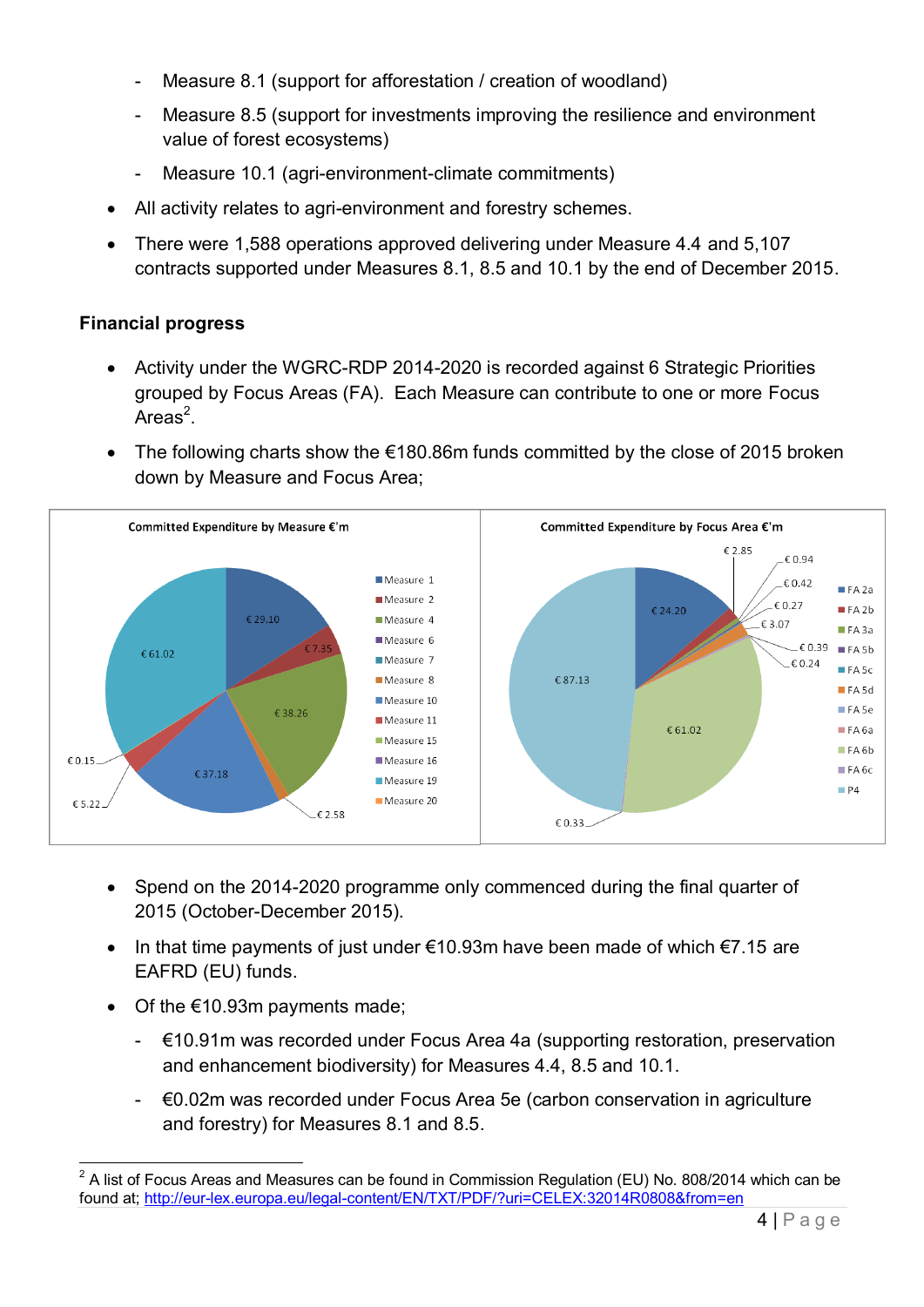The majority of payments made concerned land based commitments carried over from the 2007-2013 programming period, totalling €10.91m.

Further information on the WGRC-RDP2014-2020, eligible activities and open EOI windows can be found at: [http://gov.wales/topics/environmentcountryside/farmingandcountryside/cap/ruraldevelopment](http://gov.wales/topics/environmentcountryside/farmingandcountryside/cap/ruraldevelopment/wales-rural-development-programme-2014-2020/?lang=en) [/wales-rural-development-programme-2014-2020/?lang=en](http://gov.wales/topics/environmentcountryside/farmingandcountryside/cap/ruraldevelopment/wales-rural-development-programme-2014-2020/?lang=en)

## **Overview**

l

This is the first Annual Implementation Report (AIR) for the Welsh Government Rural Communities – Rural Development Programme (WGRC-RDP) 2014-2020, a joint European and Wales funded programme. The first AIR covers the years 2014 and 2015.

Activity during 2014 and the first half of 2015 focussed on planning and negotiating the new Programme with the European Commission. The WGRC-RDP2014-2020 was formally approved on 26 May 2015 with a budget of €1,130m. In the 6 months since the programme was approved  $\epsilon$ 180.86m worth of funds have been committed, with  $\epsilon$ 10.93m realised spend<sup>3</sup> by December 2015.

### **Key achievements during 2014-2015 reporting years**

- A Programme Monitoring Committee (PMC) was formally established on 05 December 2014 and met four times during 2015. The PMC has strategic oversight of all European Structural and Investment Funds (ESI) in Wales; this includes the WGRC-RDP2014-2020.
- The PMC formally agreed the selection criteria for the WGRC-RDP 2014-2020 in 2015. Documents and the minutes of the PMC can be found on the European Funds pages of the Welsh Government website: [http://gov.wales/funding/eu-funds/2014-](http://gov.wales/funding/eu-funds/2014-2020/programme-monitoring-committee/?lang=en) [2020/programme-monitoring-committee/?lang=en](http://gov.wales/funding/eu-funds/2014-2020/programme-monitoring-committee/?lang=en)
- During 2014 and 2015 Welsh Government has progressed with the development and improvement of its IT systems ('CAPIT' and 'PPIMS') to enable online applications, claims and reporting.
- During 2015 Expression of Interest (EOI) windows opened for the following schemes:

<sup>3</sup> Realised spend is defined as total amount of expenditure (EAFRD + other public) made for completed operations in the reporting year and previous years of the programming period as defined by European Commission. EAFRD stands for the European Agricultural Fund for Rural Development and sits under Pillar 2 of the CAP (Common Agricultural Policy).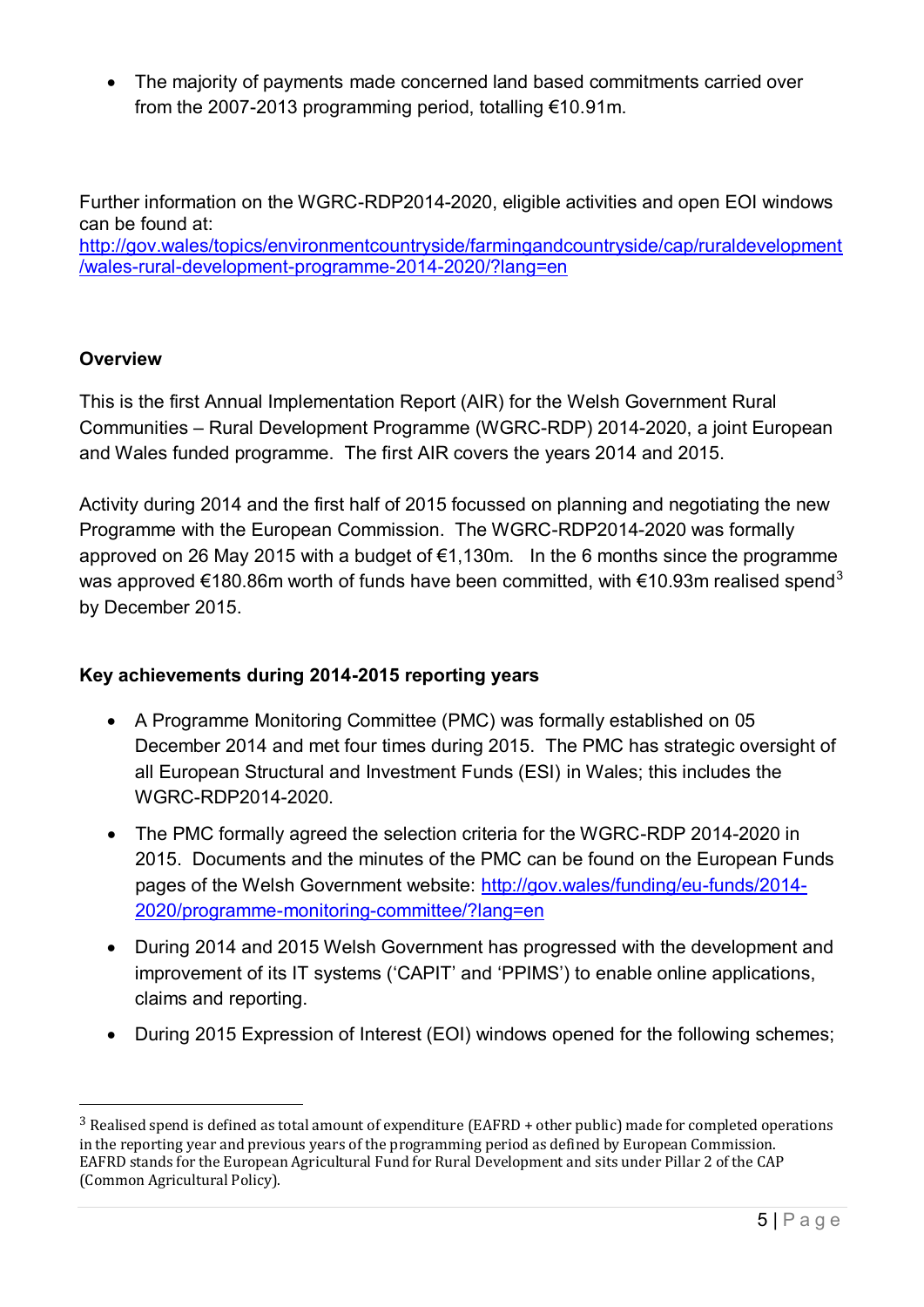- Sustainable Production Grant under Measure 4.1 (support for investments in agricultural holdings).
- Food Business Investment Grant under Measure 4.2 (support for investments in processing / marketing / development of agricultural products).
- Rural Community Development Fund under Measure 7 (basic services and village renewal in rural areas).
- Cooperation and Supply Chain Development Scheme under Measure 16.4 (cooperation for the establishment / development of short supply chains and local markets).
- Glastir Organic under Measures 11.1 and 11.2 (organic farming).
- Glastir Woodland Creation under Measures 8.1 (support for afforestation / creation of woodland) and 8.2 (support for establishment / maintenance of agro-forestry systems).
- Glastir Woodland Restoration under Measure 8.4 (support for restoration of damage to forests).
- Glastir Advanced under Measures 10.1 (agri-environment-climate commitments) and 4.4 (non-productive investments linked to the achievement of agrienvironment-climate objectives).
- Further EOI windows will open during 2016 and beyond.
- Delivery contracts under Farming Connect for knowledge transfer, innovation and advisory services (Measures 1 and 2) have been awarded and commenced activity on 1 October 2015.
- All 18 LEADER Local Action Groups (LAGs) and their Local Development Strategies (LDS) were approved during 2015.
- The WGRC-RDP 2014 2020 makes provision for the future use of Financial Instruments (FIs). This can include loans, guarantees and equity and have the potential to raise further capital for investing in rural areas. Work will continue during 2016 to develop this area to include an evaluation on their possible use within the programme.
- All prior conditions ('ex ante conditionalities') set by the European Commission for approval of the programme has been met.
- In addition to the evaluations within the Programme (approved as part of the programming document), two extra will be undertaken during the lifetime of the Programme. These are: the Agri-Insurance Feasibility Study and the Financial Instruments Ex Ante Assessment. Work on both contracts will be undertaken during 2016/2017.
- An external recruitment campaign commenced in late 2015 for Membership of the Wales Rural Network (WRN) Steering Group. This group will aid the activities of Welsh Government Wales Rural Network Support Unit (WRNSU) who provide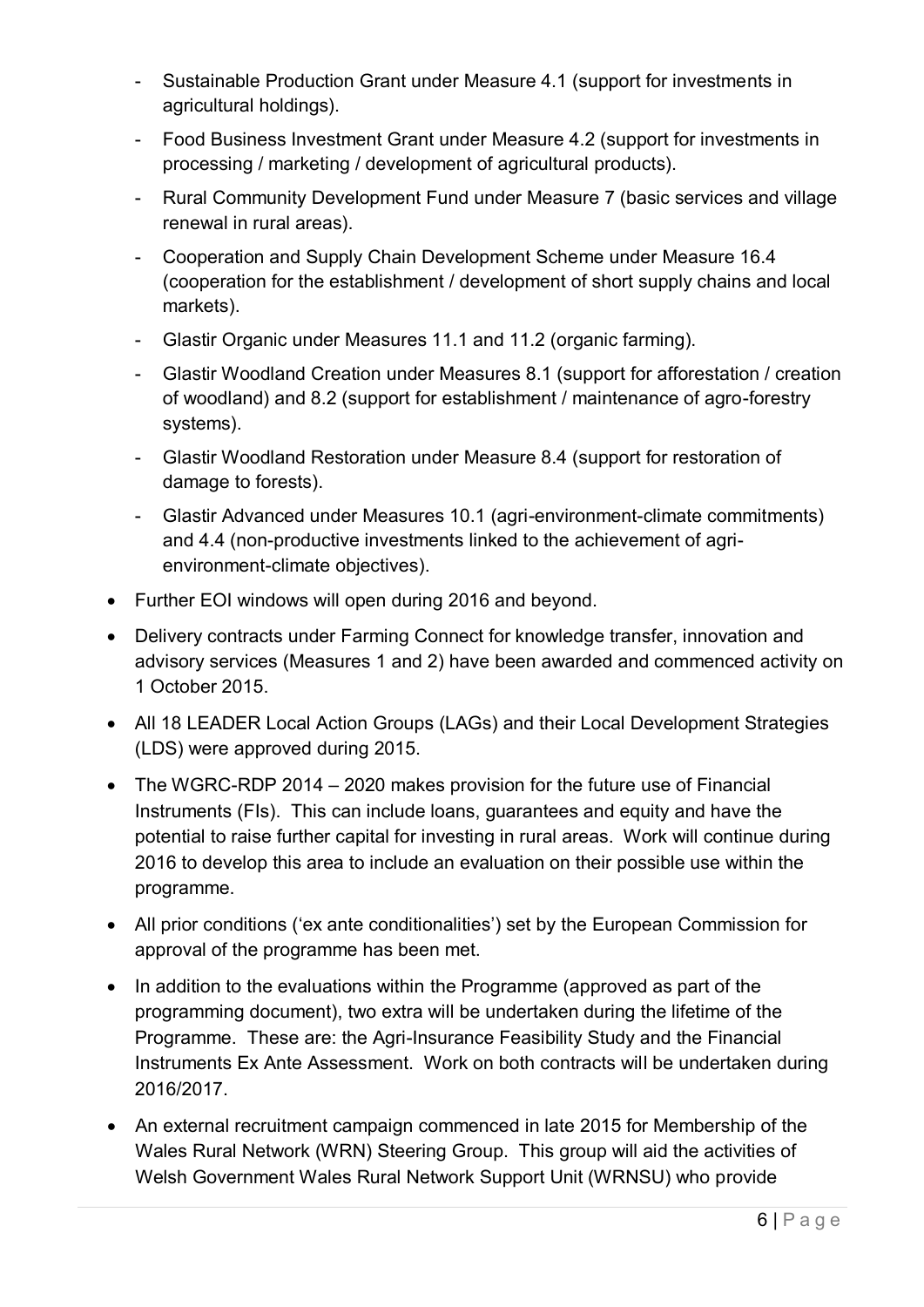networking opportunities, communications and support activities on behalf of Welsh Government and wider WRN membership. Further information on the WRNSU can be found at:

[http://gov.wales/topics/environmentcountryside/farmingandcountryside/cap/wales](http://gov.wales/topics/environmentcountryside/farmingandcountryside/cap/wales-rural-network/?lang=en)[rural-network/?lang=en](http://gov.wales/topics/environmentcountryside/farmingandcountryside/cap/wales-rural-network/?lang=en)

#### **Operations approved up to the end of 2015**

- Achievements during 2015 were recorded under the following Measures;
	- Measure 4.4 (non-productive investments linked to the achievement of agrienvironment-climate objectives)
	- Measure 8.1 (support for afforestation / creation of woodland)
	- Measure 8.5 (support for investments improving the resilience and environment value of forest ecosystems)
	- Measure 10.1 (agri-environment-climate commitments)
- All activity relates to agri-environment and forestry schemes.
- There were 1,588 operations approved delivering under Measure 4.4 and 5,107 contracts supported under Measures 8.1, 8.5 and 10.1 by the end of December 2015.

#### **Financial progress**

- Activity under the WGRC-RDP 2014-2020 is recorded against 6 Strategic Priorities grouped by Focus Areas (FA). Each Measure can contribute to one or more Focus Areas $4$ .
- The following charts show the €180.86m funds committed by the close of 2015 broken down by Measure and Focus Area;



<sup>4</sup> A list of Focus Areas and Measures can be found in Commission Regulation (EU) No. 808/2014 which can be found at[; http://eur-lex.europa.eu/legal-content/EN/TXT/PDF/?uri=CELEX:32014R0808&from=en](http://eur-lex.europa.eu/legal-content/EN/TXT/PDF/?uri=CELEX:32014R0808&from=en)